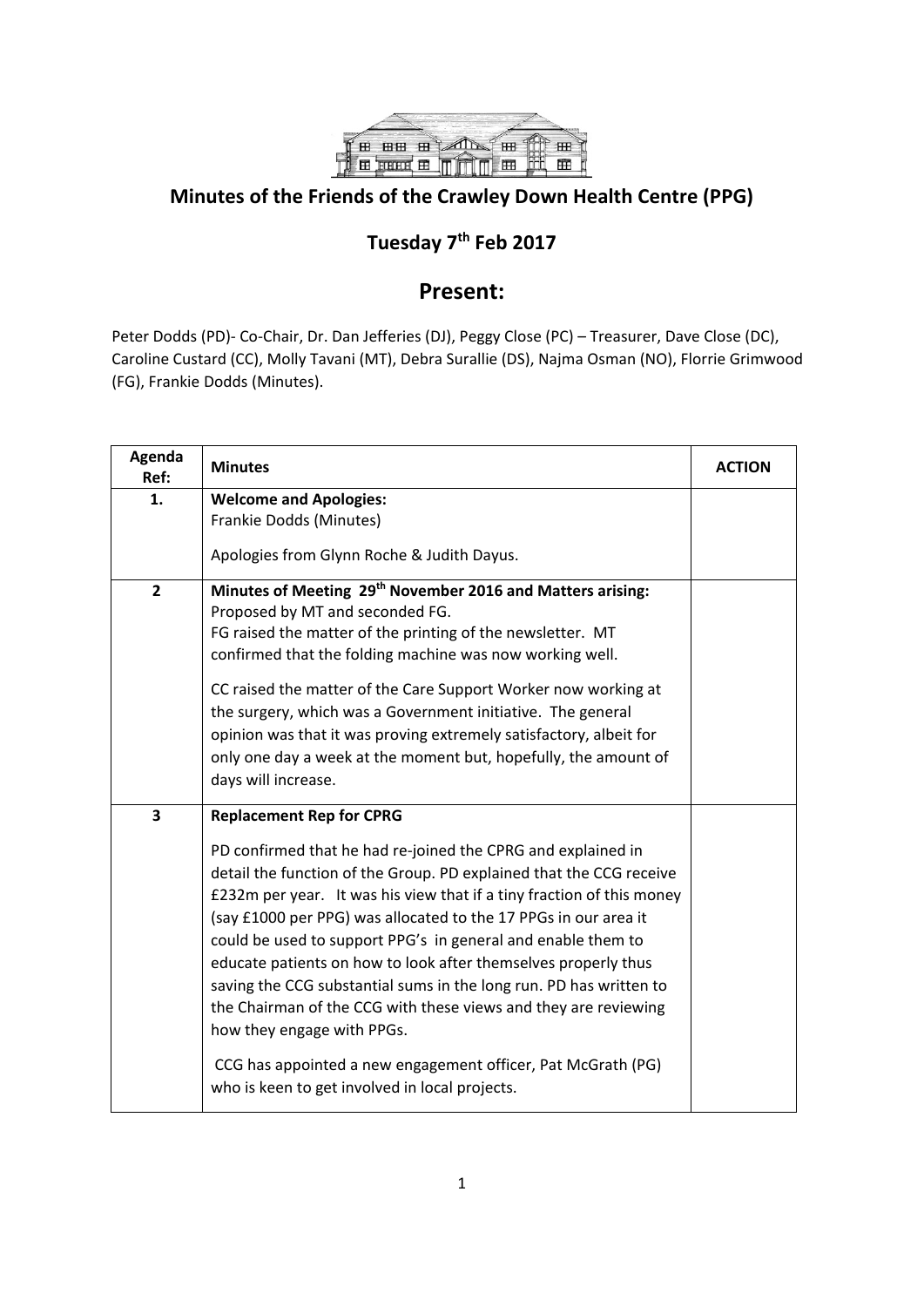| Agenda<br>Ref:          | <b>Minutes</b>                                                                                                                                                                                                                                                                                                                           | <b>ACTION</b> |
|-------------------------|------------------------------------------------------------------------------------------------------------------------------------------------------------------------------------------------------------------------------------------------------------------------------------------------------------------------------------------|---------------|
| 4                       | <b>Health &amp; Wellbeing Event</b>                                                                                                                                                                                                                                                                                                      |               |
|                         | Pat McGrath and Mid Sussex Health & Wellbeing section are<br>planning a joint public meeting sometime in April or May with the<br>East Grinstead surgeries and us.                                                                                                                                                                       |               |
| 5                       | <b>Meeting with Board of West Sussex Local Councils</b>                                                                                                                                                                                                                                                                                  |               |
|                         | Pat McGrath arranged a meeting with the captioned. PD attended<br>and explained the role PPGs have in patient communication. It is<br>hoped Parish Councils may be able to supply some financial<br>support.                                                                                                                             |               |
| 6                       | <b>Contact with Jeremy Quinn (MP)</b>                                                                                                                                                                                                                                                                                                    |               |
|                         | The Government's proposal for surgeries to open for more hours<br>and 7 days per week prompted PD to contact Jeremy Quinn. He<br>showed him DJ's articles in the last 2 newsletters and this has<br>resulted in a meeting being set up between Jeremy Quinn and DJ.<br>DJ explained the difficulties of providing a 7 day surgery due to |               |
|                         | insufficient doctors. The inadequacies of the 111 telephone service<br>was also discussed. It was hoped that Jeremy Quinn was going to<br>be an improvement on our previous MP's interest in health<br>matters.                                                                                                                          |               |
| $\overline{\mathbf{z}}$ | <b>Christmas Closing Notice</b>                                                                                                                                                                                                                                                                                                          |               |
|                         | DS explained the mistake was due to an outside programming error<br>leading to the telephone message over the period being incorrect.                                                                                                                                                                                                    |               |
| 8                       | <b>Treasurer's Report/Fund Raising</b>                                                                                                                                                                                                                                                                                                   |               |
|                         | PC reported that there was £663.11 in the bank. She said she<br>would chase Co-Op Membership and confirmed receiving a £200<br>donation from the CDRA.                                                                                                                                                                                   |               |
|                         | DC and PC raised the matter of trying to use donated mobile<br>phones to raise funds. This was proving to be a bit more<br>problematical than expected but they would plough on.                                                                                                                                                         |               |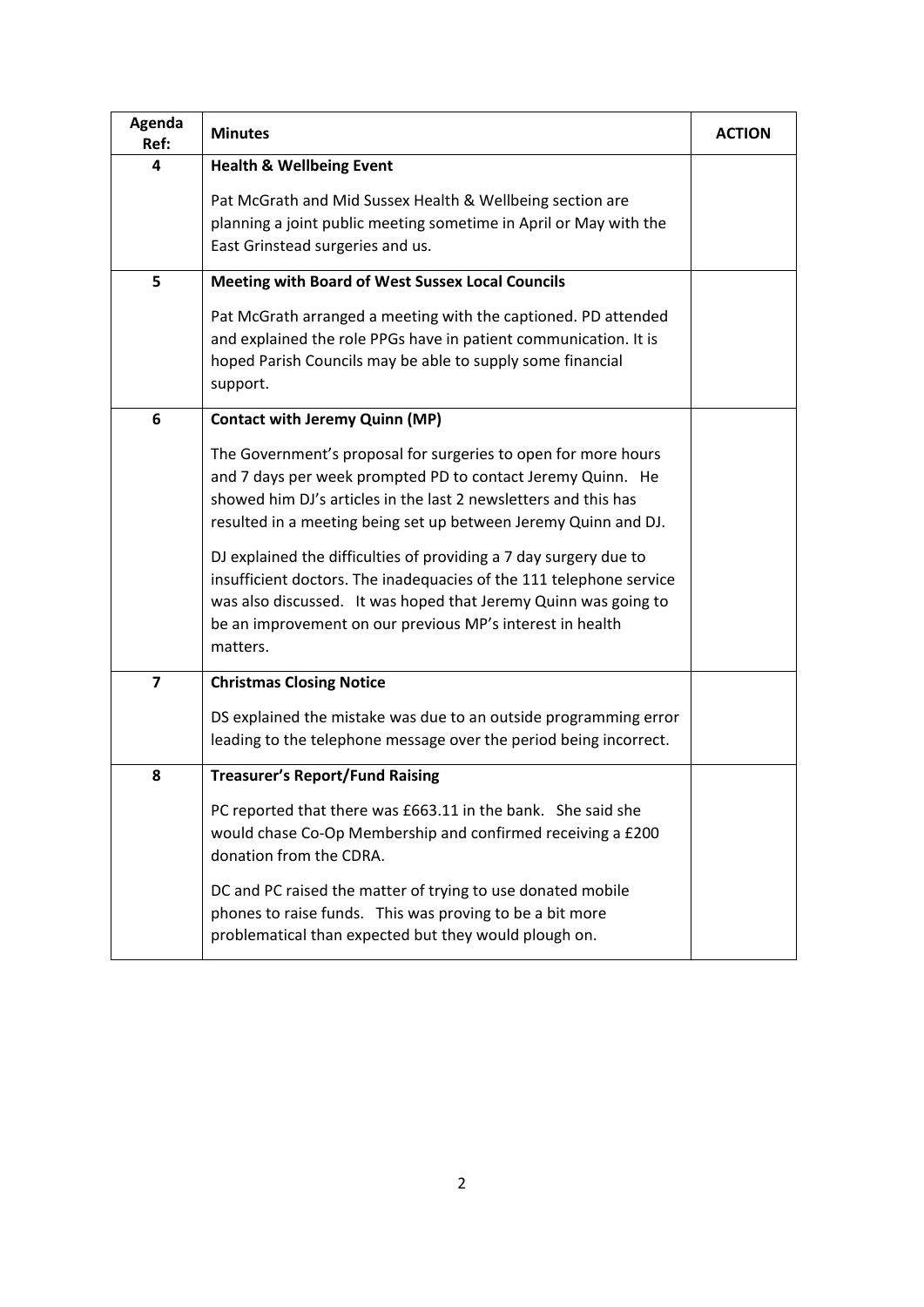| Agenda<br>Ref: | <b>Minutes</b>                                                                                                                                                                                                                              | <b>ACTION</b> |
|----------------|---------------------------------------------------------------------------------------------------------------------------------------------------------------------------------------------------------------------------------------------|---------------|
| 9              | <b>Next Newsletter/Fundraising</b>                                                                                                                                                                                                          |               |
|                | More parts are needed for the printer, and they are expensive. CC<br>said it was so difficult to raise funds.                                                                                                                               |               |
|                | MT has large teddy bear for 'Guess the Weight'. CC has been given<br>a teddy bear for 'Guess the Name'.                                                                                                                                     |               |
|                | DJ confirmed fund raising was hard work and an ECG machine for<br>the surgery would cost £2,000. It was agreed this should be our<br>next objective.                                                                                        |               |
|                | It was enquired whether the surgery car park could be used for<br>fund raising i.e. cake stalls etc. All projects should be published in<br>the newsletter.                                                                                 |               |
|                | PD asked for ideas for the next newsletter. DJ suggested he could<br>do an article on how to get the best out of the surgery.                                                                                                               |               |
| 10             | <b>Suggestion Box</b>                                                                                                                                                                                                                       |               |
|                | Nothing in it but it needs new padlock.                                                                                                                                                                                                     |               |
| 11             | Table in surgery matters                                                                                                                                                                                                                    | DC            |
|                | Results were very positive as usual. It was decided a notice was<br>required to hang down in front of the table to make patients aware<br>and DC agreed to make one.                                                                        |               |
| 12             | A.O.B                                                                                                                                                                                                                                       |               |
|                | MT pointed out that many patients were unaware that there is a<br>Practice Manager. It was suggested that a board of photographs of<br>doctors, staff and their qualifications should be placed in the<br>surgery or put in the newsletter. |               |
|                | With regard to medical matters, CC wished it recorded that her<br>husband recently received excellent treatment in hospital and the<br>whole process took 4 weeks.                                                                          |               |
|                | NS said she has not been so lucky and has waited 6 months for a<br>consultation.                                                                                                                                                            |               |
|                | MT asked why the lists were not out that day, and commented that<br>the appointments were usually full, and system very complicated.                                                                                                        |               |
|                | Dr Saleemi would be taking maternity leave from March 2017.                                                                                                                                                                                 |               |
|                | DJ explained why the triage had to be abandoned on occasions                                                                                                                                                                                |               |